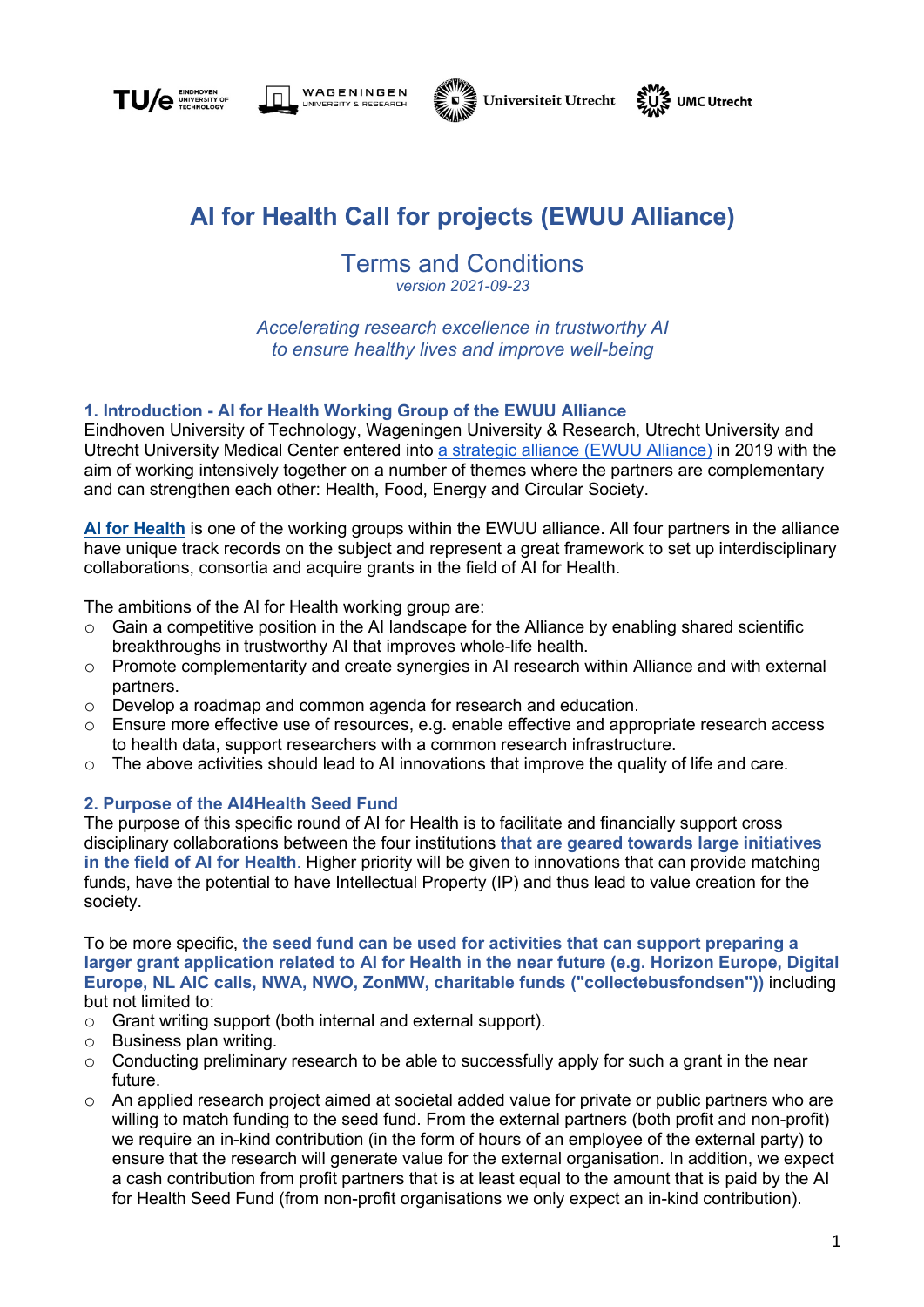







Funds may be used for:

- o Salary of faculty staff and student assistants.
- o Consultation fees for organisations who support grant writing (both internal and external support).
- $\circ$  Travel directly associated with the research activity (for example travel to match-making events related to grant application).

The seed fund **cannot** be used for:

- o Matching in a grant application (this refers to the situation where the alliance fund amount is used as a matching amount in a grant application, without involving research activities).
- o Financing (the extension of) the contract of a PhD student.
- o Salary costs of general staff or administrative support.
- $\circ$  The purchase of software, hardware or other devices. If such items are crucial to the execution of the research project and cannot be obtained through the regular support services of the institution where the researcher has been appointed, then these items can be included in the budget of the research proposal with a well-defined justification.
- o Attending courses or conferences not directly related to the research project.

# **3. Possible research themes in AI for health**

The proposal must address the main themes of AI for Health: **Prevention, Diagnosis, Treatment, Care** and the cross-cutting theme **AI building blocks**. See below for possible themes that might be adressed.

### **A. AI for Health themes: Prevention, Diagnosis, Treatment, Care**

A1. Healthy and safe food supply chain

- A2. Precision/personalised health, nutrition & behaviour
- A3. Healthy living environment/Smart cities
- A4. AI in clinical decision support
- A5. Medical imaging

#### **B. Cross-cutting themes – Building blocks for AI**

- B1. Ethics & Legal AI, trustworthy AI, explainable AI, human-centered AI
- B2. AI methodology and algorithms
- B2. Data quality, data measurement error, data biases
- B3. AI infrastructure: Data sharing, storage, harmonisation

*If you are unsure whether your project fits into the scope of the grant, please contact the Liaison Officer of your institute (See Section 7 below).*

#### **4. Eligibility criteria**

- 1. At least 3 partners within the Alliance are involved in the proposal. Higher priority will be given to proposals in which all 4 partners within the Alliance are involved.
- 2. The main applicants are tenured researchers (assistant professor, associate professor, professor) at the institutes of the Alliance, with a track record in research themes related to AI (or building a track record based on preliminary research), preferably with application in the health domain. Members of the AI for Health working group (programme team and steering committee) are not entitled to submit applications.
- 3. The seed fund is used to work towards larger initiatives and/or a larger grant application in the field of AI for Health. Higher priority will be given to innovations that can provide matching funds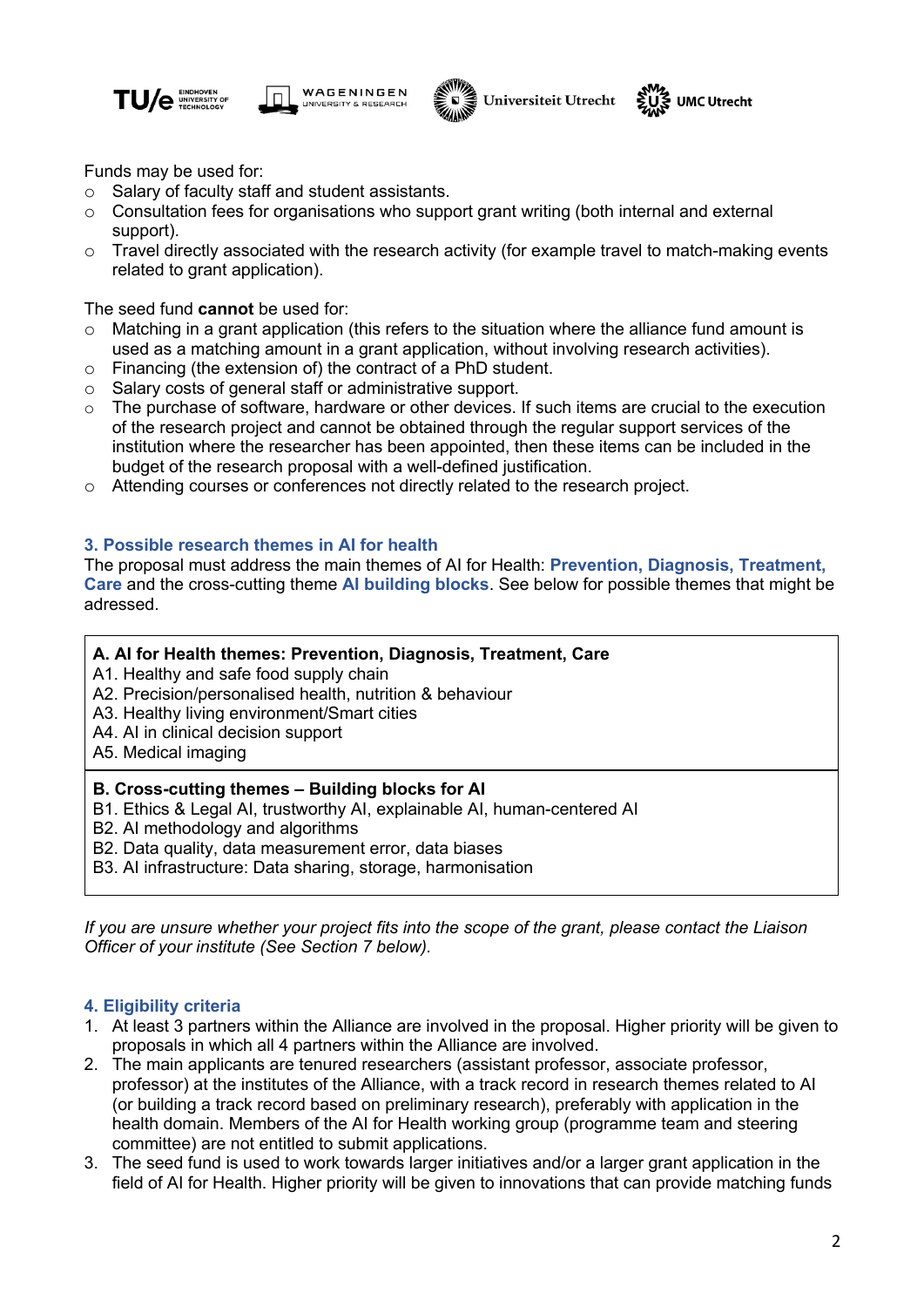







and have the potential to have Intellectual Property (IP), and thus lead to value creation for the society.

- 4. The proposal must address at least one of the AI for Health themes (See Themes A) and at least one of the cross-cutting themes (See Themes B) outlined in Section 3.
- 5. The proposal must adhere to the values of safety, privacy, security, trust, fairness, explainability, human-centered, and Open Science.
- 6. The maximum duration of a project is 12 months, and the start date is no later than 1 December 2021.

#### **Selection / prioritization:**

- 7. Clear advantage by the specific collaboration within EWUU AI for health context.
- 8. The experts involved in the project show a clear complementarity.
- 9. Fit with national and international research agendas and chances of receiving external funding.

#### **5. What amount can be requested?**

The total budget for 2021 is around 120K and the application amounts to a minimum of 15K and a maximum funding amount of 40K.

#### **Complementing the available research budget with IT services**

In the research proposal submitted to the AI for Health working group, the following additional IT services can be requested, depending on the availability of these services through the regular support services of the institution (e.g. Digital Competence Centre, Research Support, IT Departement).

- $\circ$  Support, for example, in the field of data management and data protection. This is free of charge, unless it concerns more than a few hours, then a data manager can be outsourced.
- o Computing power at SURFsara.
- o Advise for best computing solutions, consultancy.
- $\circ$  For complex AI projects, support from a data engineer might be available under certain conditions.

#### **6. AI4Health Seed Fund Call process**

#### 1 November 2021

•Deadline of AI4Health Seed Fund applications

### 15 November 2021

•Applicants will be informed about the result

# From 1 Dec 2021 up to 1 Dec 2022

•Period of implementation of the project (max. 12 months) •The project should start no later than 1 Dec 2021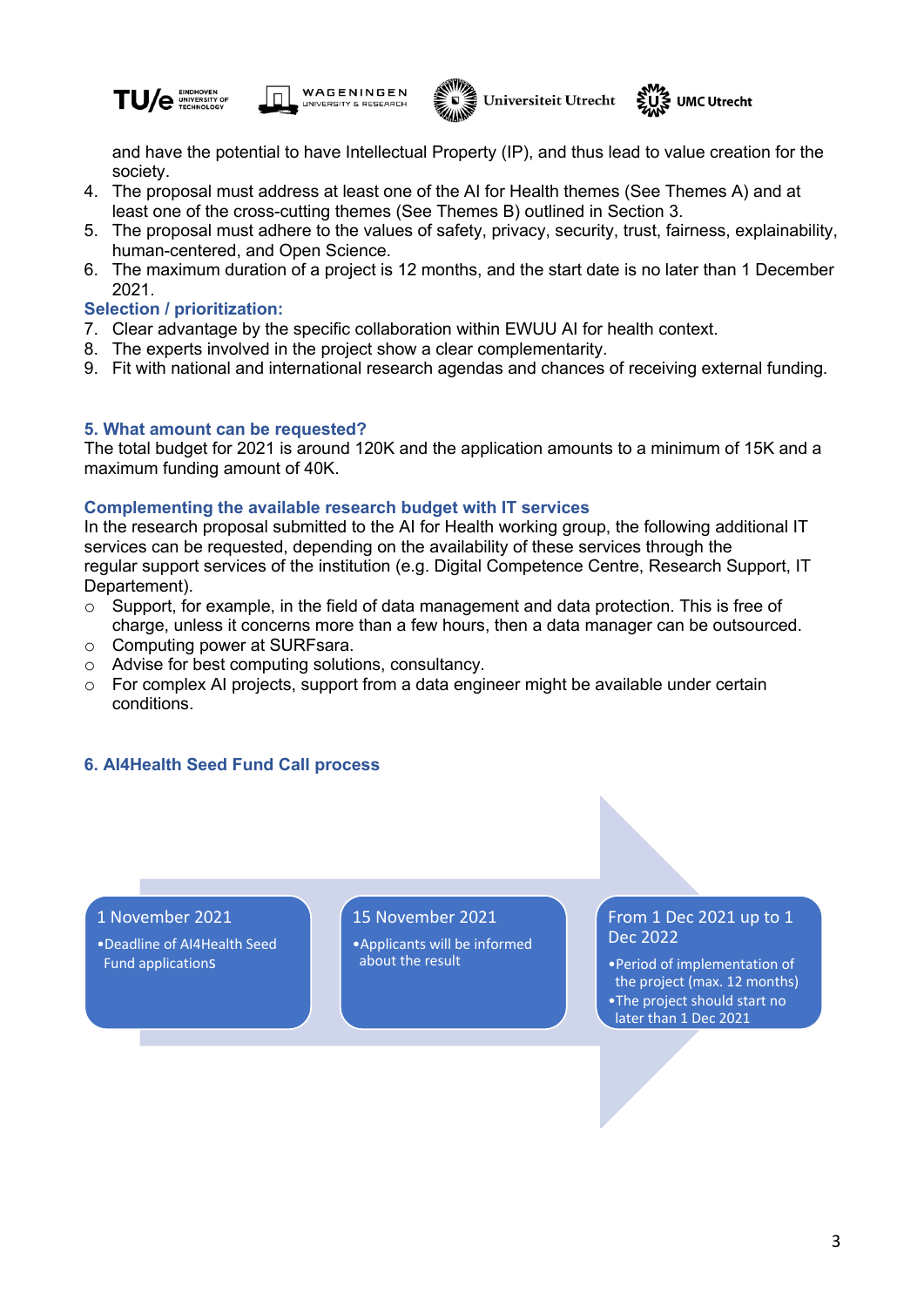







# **7. Submission guidelines and contact details**

Applications can be submitted (using the enclosed application form) to the following email address: R.Looije@umcutrecht.nl. The deadline of the submission is **1 November 2021 at 6 PM.** The applicants will be informed about the result of their applications **on 15 November 2021**. Applications that do not meet the minimum requirements (eligibility criteria and submission requirements) will not be considered.

### **Contact**

For questions about this call, please contact the liaison officer of your Institute: WUR: Priska Prasetya (Priska.Prasetya@wur.nl) UU, UMCU: Laurence Frank (L.E.Frank@uu.nl or L.E.Frank@umcutrecht.nl) TU/e: Patricia Jaspers (P.J.A.Jaspers@tue.nl)

# **8. Review procedure and criteria**

The scientific manager of the AI for Health working group coordinates the proposal evaluation process. The proposals will undergo a scientific review and, if applicable, will have to obtain approval of a Ethics Review Board at the institute of the main applicant.

The members of the working group AI for Health will perform the scientific review of the proposals. If necessary, they may ask experts outside the working group to review the research proposals. Working group members who have a conflict of interest (for example, because of involvement of direct colleagues in a proposal) are exempted from decision-making. The scientific manager aims to inform the applicants of the decision on 15 November 2021.

Funding will be dispersed by the finance team directly following the notification to the applicants. If ethical approval is needed for a project, the amount can only be transferred after the applicants have handed over the approval of the Ethics Committee to the scientific manager. After this approval, the amount will be transferred and the project can start (no later than 1 December 2021).

# **Review criteria**

The proposals will be reviewed based on the following criteria:

- 1. The composition and qualifications of the team to complete the project. The extent to which the research team makes effective use of the complementary expertise of the different Alliance partners, beyond the traditional computational and clinical disciplines to form new collaborations and innovate in AI research. Higher priority will be given to proposals in which 4 Alliance partners are involved.
- 2. The extent to which the seed fund is used to work towards larger initiatives and/or a larger grant application in the field of AI for Health. Higher priority will be given to innovations that can provide matching funds, have the potential to have Intellectual Property (IP), and lead to value creation for the society.
- 3. The likelihood the project will make use of AI to create an impact on Health in alignment with the themes mentioned under Section 3.
- 4. Scientific quality, rigor and the ethical acceptability of the proposed approach and methods. The extent to which the proposal adheres to the values of safety, privacy, security, trust, fairness, explainability, human-centered, Open Science, and legal aspects such as GDPR, AI Act.
- 5. Innovativeness and creativity of the proposed AI project, balanced by the project's likelihood of success. Are the objectives achievable with clear deliverables and realistic within the given timeline and is the intended budget in balance with the intended result of the application?
- 6. If applicable, the feasibility of obtaining the approval of an Ethics Review Board by 1 December 2021.

Note that during the evaluation, the working group AI for Health can adjust proposed budgets if deemed reasonable, also to be able to fund a additional proposals.